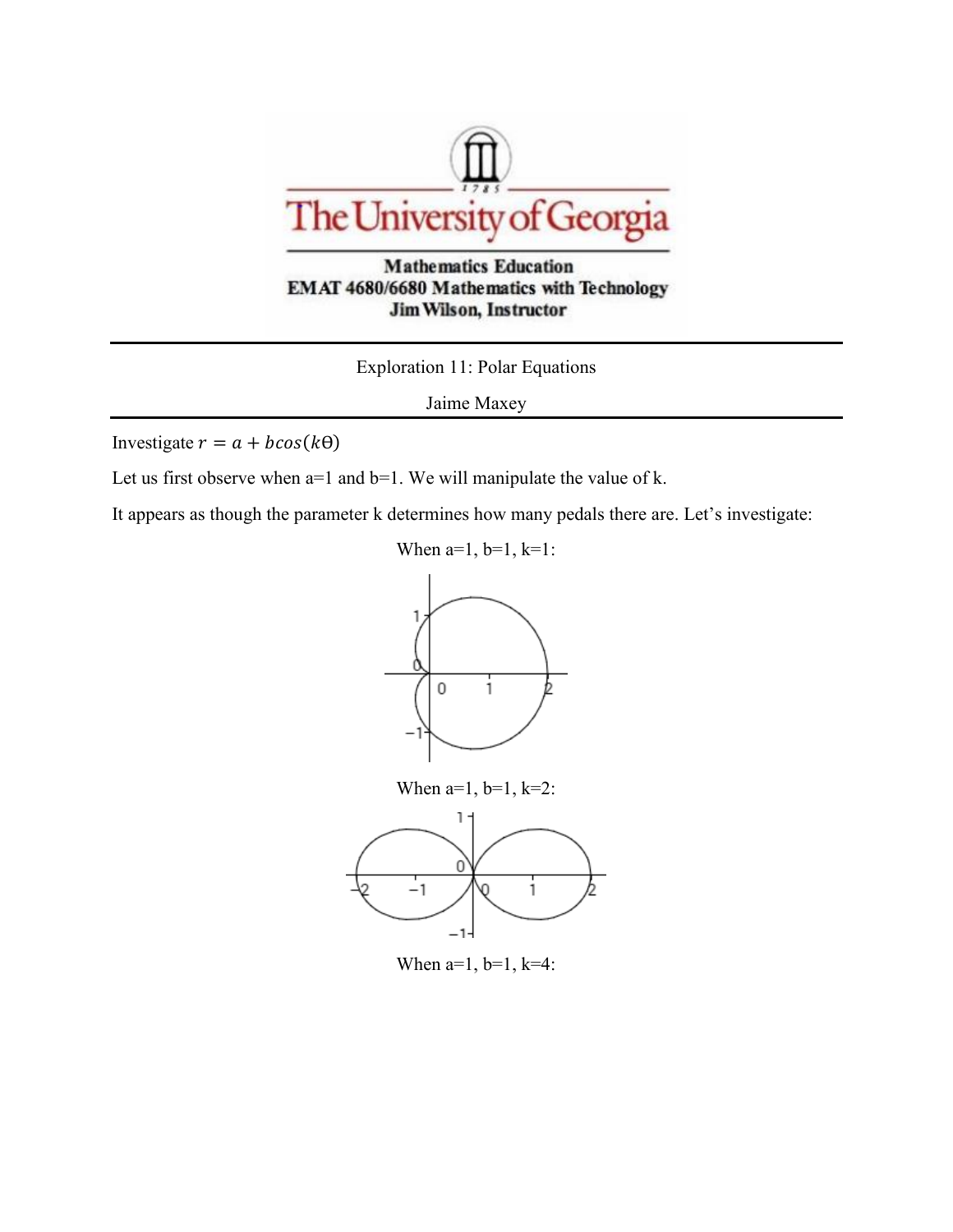

What happens if we keep b and k constant?

When  $a=1$ ,  $b=1$ ,  $k=4$ :

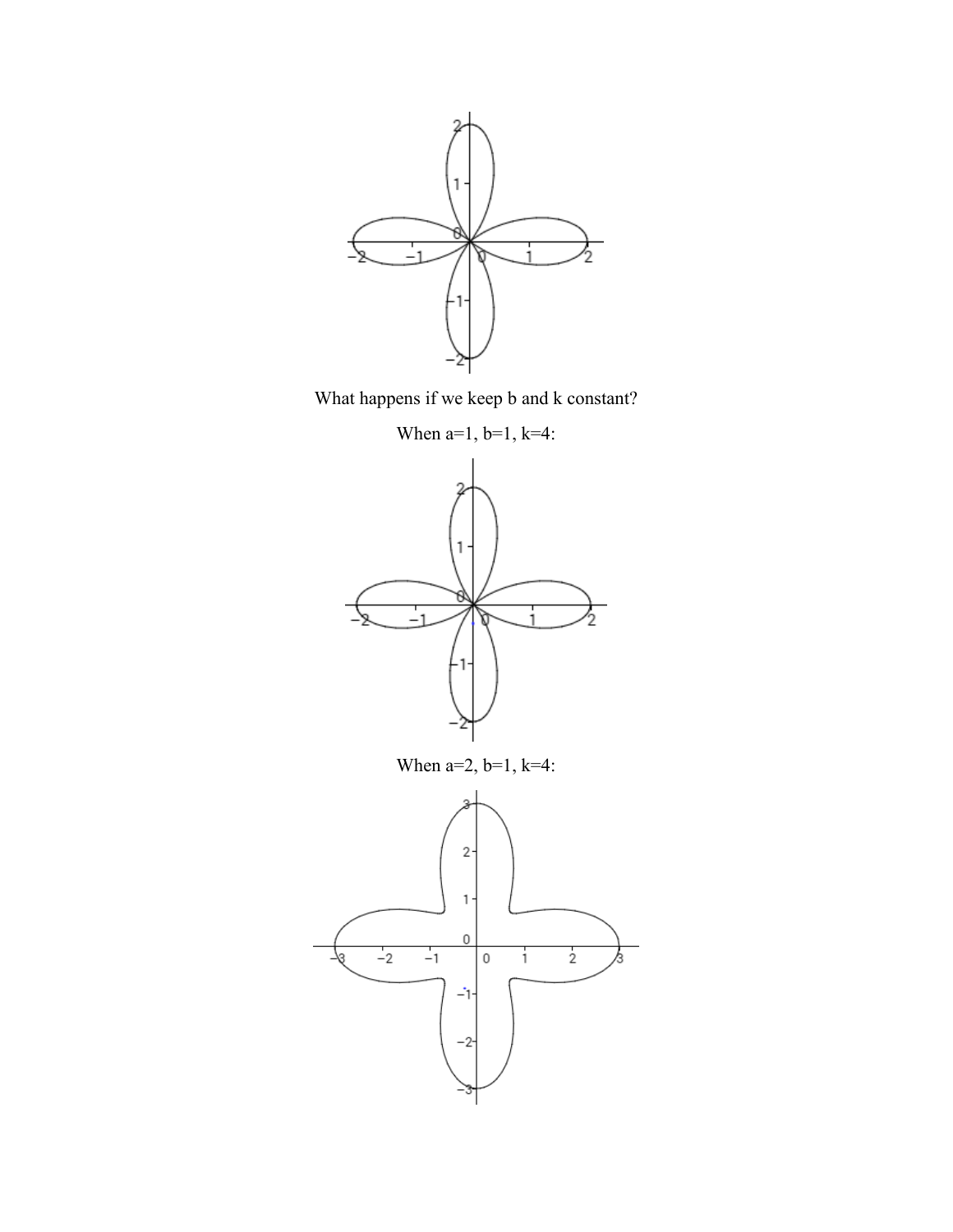As a increases, the shape of the figure spread outwards further from the origin. The petals begin to open up or spread out more from the origin where they were originally pinched in.

What happens if we keep a and k constant?



When  $a=$ ,  $b=1$  and  $k=4$ :

When  $a=1$ ,  $b=3$  and  $k=4$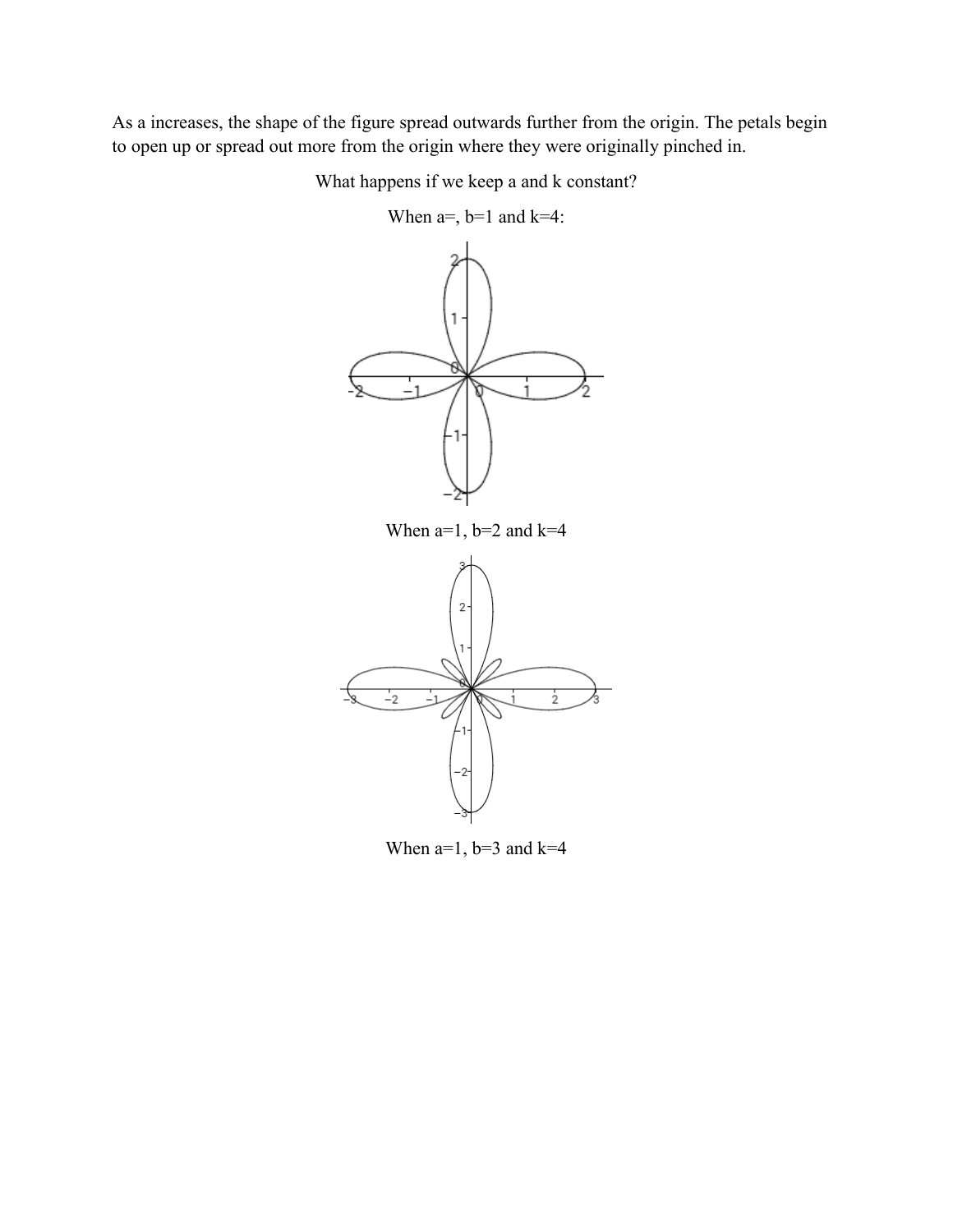

As b increases, the graph appears to stretch further out. In addition, if by is greater than 1, there are 2k petals formed (the additional petals formed are smaller than the original ones). If k is even then the additional smaller petals are outside of the larger petals. If k is odd the additional smaller petals are inside of the larger petals. Below is the case for  $a=1$ ,  $b=2$ ,  $k=5$ .



Investigate  $r = a + b\sin(k\theta)$ 

Let us first observe when  $a=1$  and  $b=1$ . We will manipulate the value of k.

When 
$$
a=1
$$
,  $b=1$ ,  $k=1$ :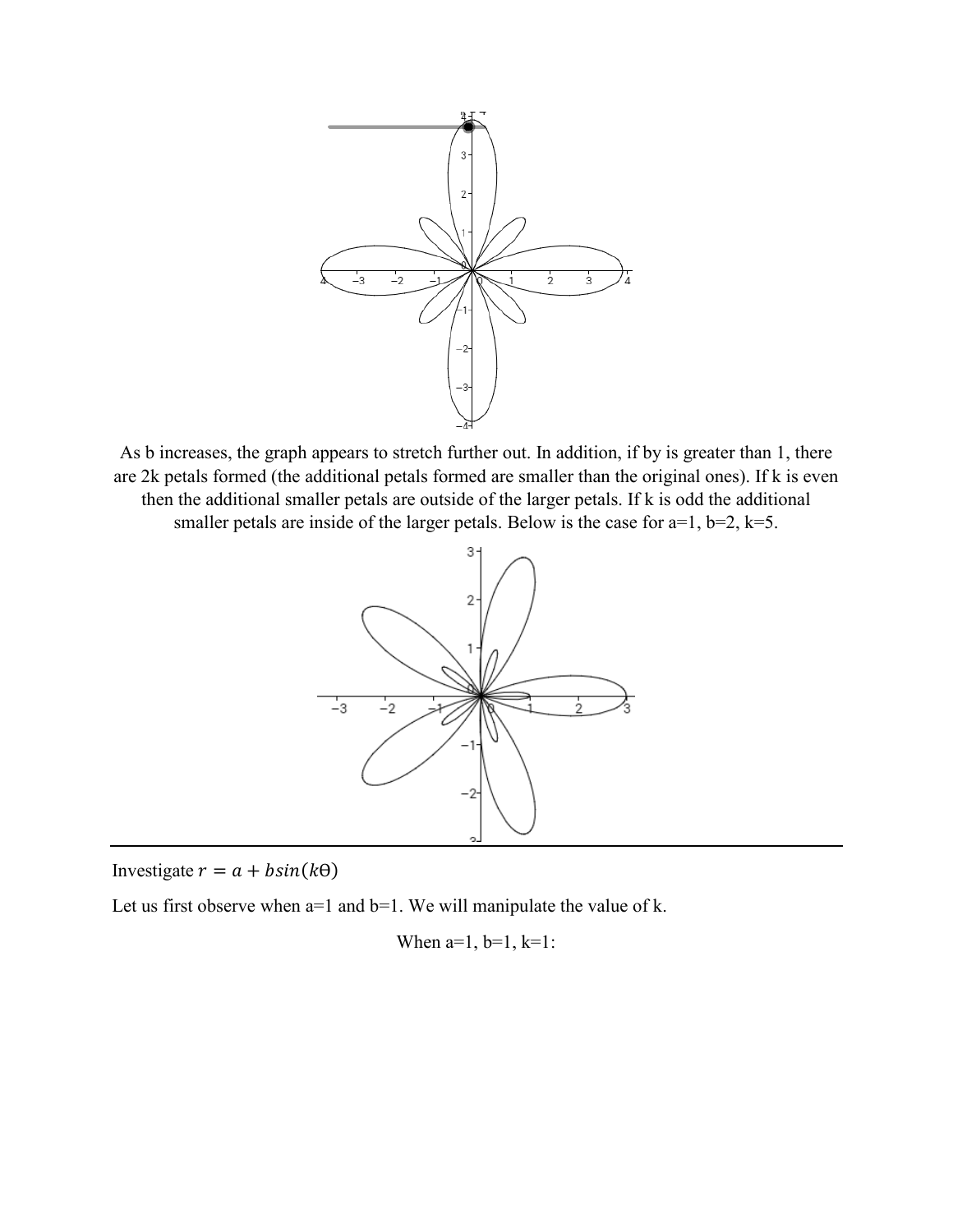

When  $a=1$ ,  $b=1$ ,  $k=2$ :



When  $a=1$ ,  $b=1$ ,  $k=4$ :



It again appears as though k determines the number of petals or loops formed, but this time all of the graphs cross the x-axist at  $(-1,0)$  and  $(1,0)$ .

What happens when we keep b and k constant?

When  $a=2$ ,  $b=1$ ,  $k=4$